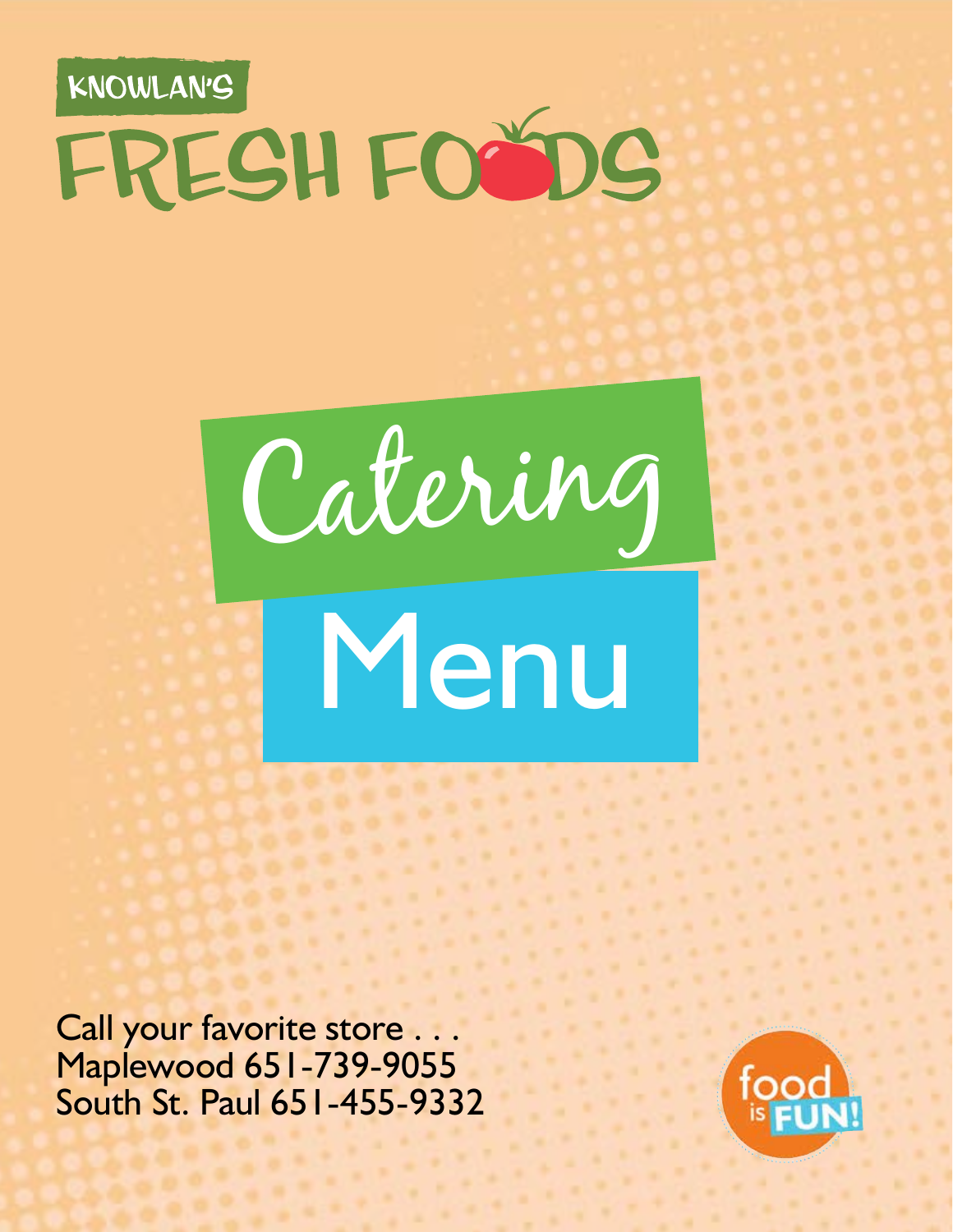## At Your Service

We are here to help make your next event more simple and stress free. From a simple platter to a completely catered meal, our goal is to let you focus on your guests and let us handle everything in the kitchen!

We kindly request you place your order with at least 24 hours notice. We understand special circumstances arise and we will work with you to accommodate your request. Our team will do everything possible to fulfill your order.

As you browse our ever expanding selection of fresh prepared foods, please feel free to give us a call and talk with one of our talented Deli or Bakery associates.

# Special Requests

We understand planning an event can be difficult and there may be questions surrounding dietary or allergen restrictions. You may have special menu items in mind that are not in our current list of offerings. Give us a call and we will talk about your special requests and complete a menu that is sure to satisfy you and your guests.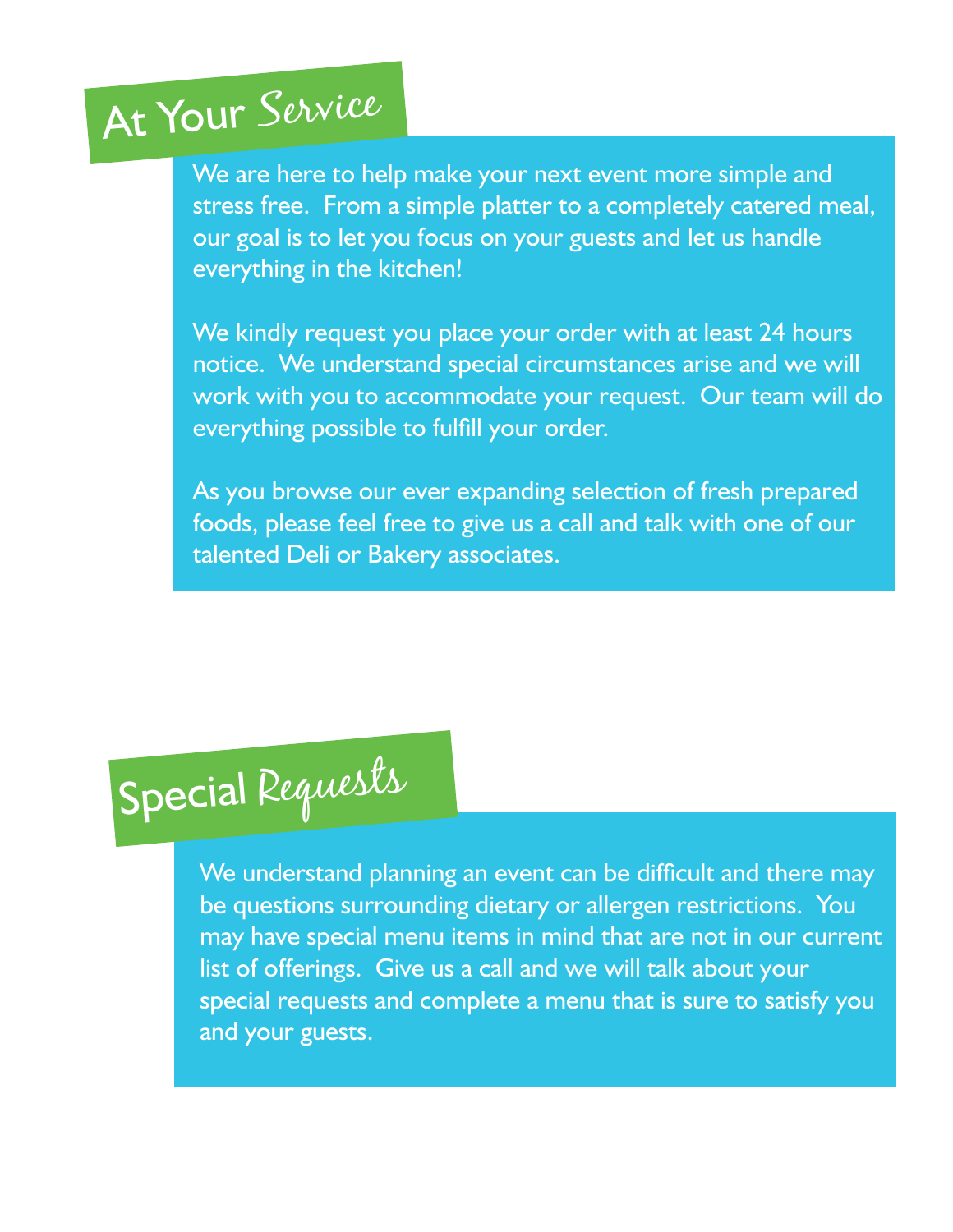

#### **Rise and Shine Platter**

This delicious fresh bakery assortment is going to be a hit! Includes strudel bites, donut holes, mini muffins and all butter petite croissants. 60 personal sized treats that allow for your guests to pick a few of their favorites. **Serves 14 to 18 \$35.00 Square Platter**

## **Fresh Donut Platter**

Our fresh donuts are arranged on a platter, ready to pop off the lid and serve. 24 assorted donuts. **Serves 24 \$35.00 Round Platter**

## **Homemade Quiche**

Our homemade quiche is an effortless way to prepare an exquisite breakfast. Simply warm, slice and serve. You can take the credit while your guests rave about this excellent breakfast entrée. To round out the meal, order a fresh fruit platter! Choose from Cheese, Bacon and Cheese, Ham and Cheese, Sausage and Cheese or Vegetable and Cheese.

**Serves 6 \$15.99 9" Round Pan – Heat and Serve**

## **Egg Bake – Sausage and Cheese**

A simple and delicious way to serve breakfast all in one pan! We start with fresh eggs, sausage and cheese and bake to perfection. Simply warm, slice and serve. **Serves 8 \$34.99**

**Rectangle Pan – Heat and Serve**

## **Egg Bake – Southwestern Veggie and Cheese**

This breakfast treat is a delicious combination of fresh eggs, Our Own Italian Sausage, cheese and vegetables that is baked to perfection. Simply warm, slice and serve. **Serves 8 \$34.99**

**Rectangle Pan – Heat and Serve**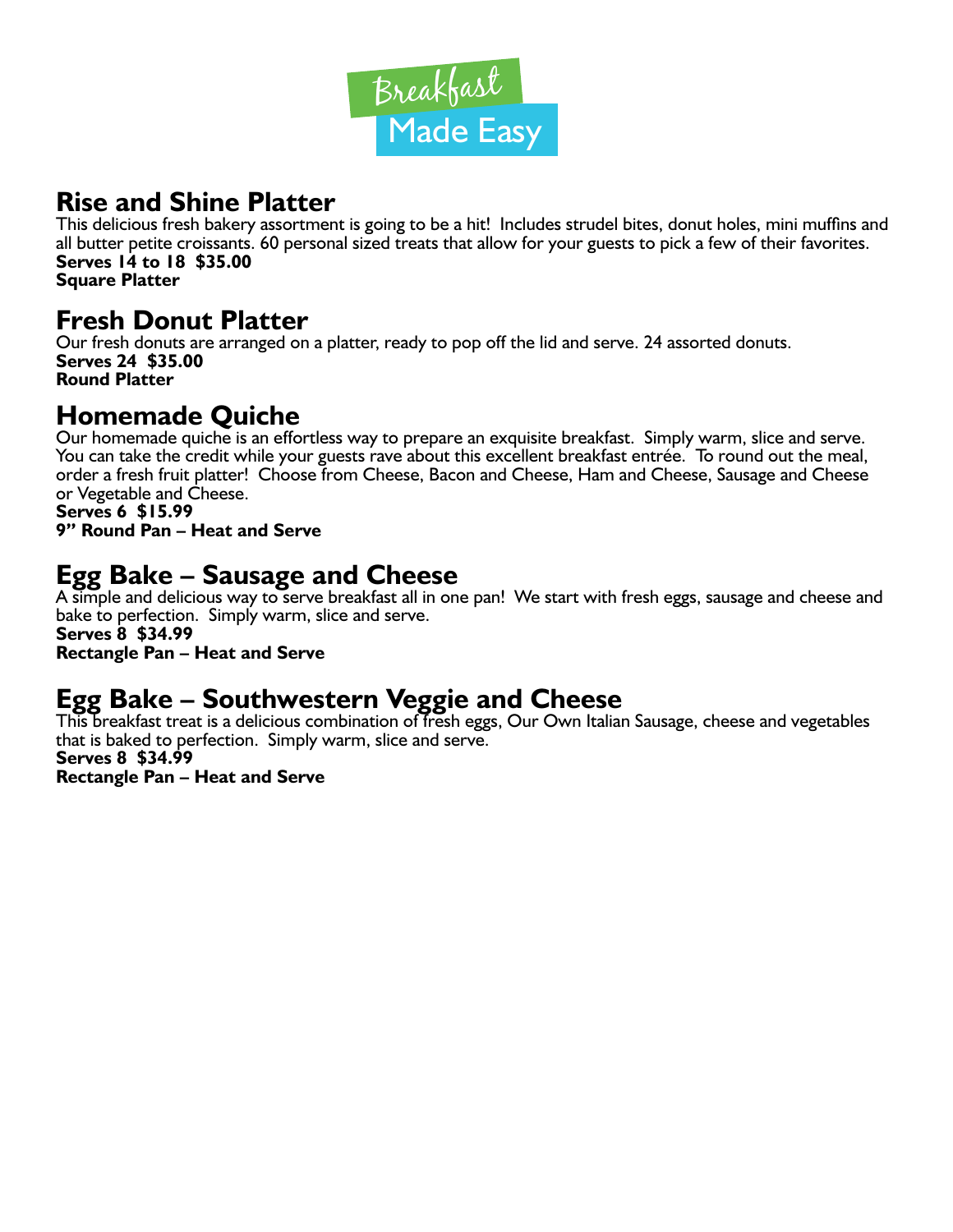

#### **Relish Platter**

An old time favorite for snacking before, during or after a meal. Perfect accompaniment for any sandwich platter. Includes pickles, olives, assorted peppers and baby corn. Selection may vary due to seasonality or availability.

**Serves 18 to 25 \$36.99**

#### **Fiesta Taco Dip Platter**

This platter will please every guest. A perfectly seasoned taco dip topped with fresh chopped lettuce, tomato, green onion, shredded cheddar cheese and black olives. Choose your favorite hearty tortilla chip and you are set to entertain.

**Small - Serves – 12 to 15 \$34.99 Large – Serves – 16 to 25 \$42.99**

## **Traditional Deviled Egg Platter**

Fresh hard boiled eggs, prepared by hand and filled with the perfect mixture. Just like grandma used to make. **Serves 16 to 20 \$29.99, 24 ct.**

#### **Antipasto Platter**

A delicious assortment of hard salami, pepperoni, provolone, salami panino roll mozzarella and salami rolled into a really special bite, prosciutto, dry salami, mixed olives, peppadew peppers and fresh marinated mozzarella balls.

**Serves 20 to 24 \$64.99**

#### **Gourmet Spread, Breads, Crackers - Platters**

We prepare a platter with two of the famous Taste of Scandinavia homemade spreads. Then surround them with an assortment of crackers. On a separate platter, we slice an assortment of homemade breads and baguette to serve along side. This delicious platter creates a Spread, Cracker and Bread assortment that makes for a fun appetizer or an accompaniment to any salad or soup you may be serving. Choose two spread choices from Herb, Green Olive or Sun-dried Tomato.

**Serves – 26 to 30 \$46.99**

#### **Caprese Platter**

A beautifully arranged platter of fresh sliced tomatoes and fresh mozzarella adorned with fresh basil leaves. The mouthwatering freshness is served with a simple dressing that you drizzle over the top just before serving. A refreshing appetizer or side dish that will go with most menus. **Serves 10 to 12 \$32.99**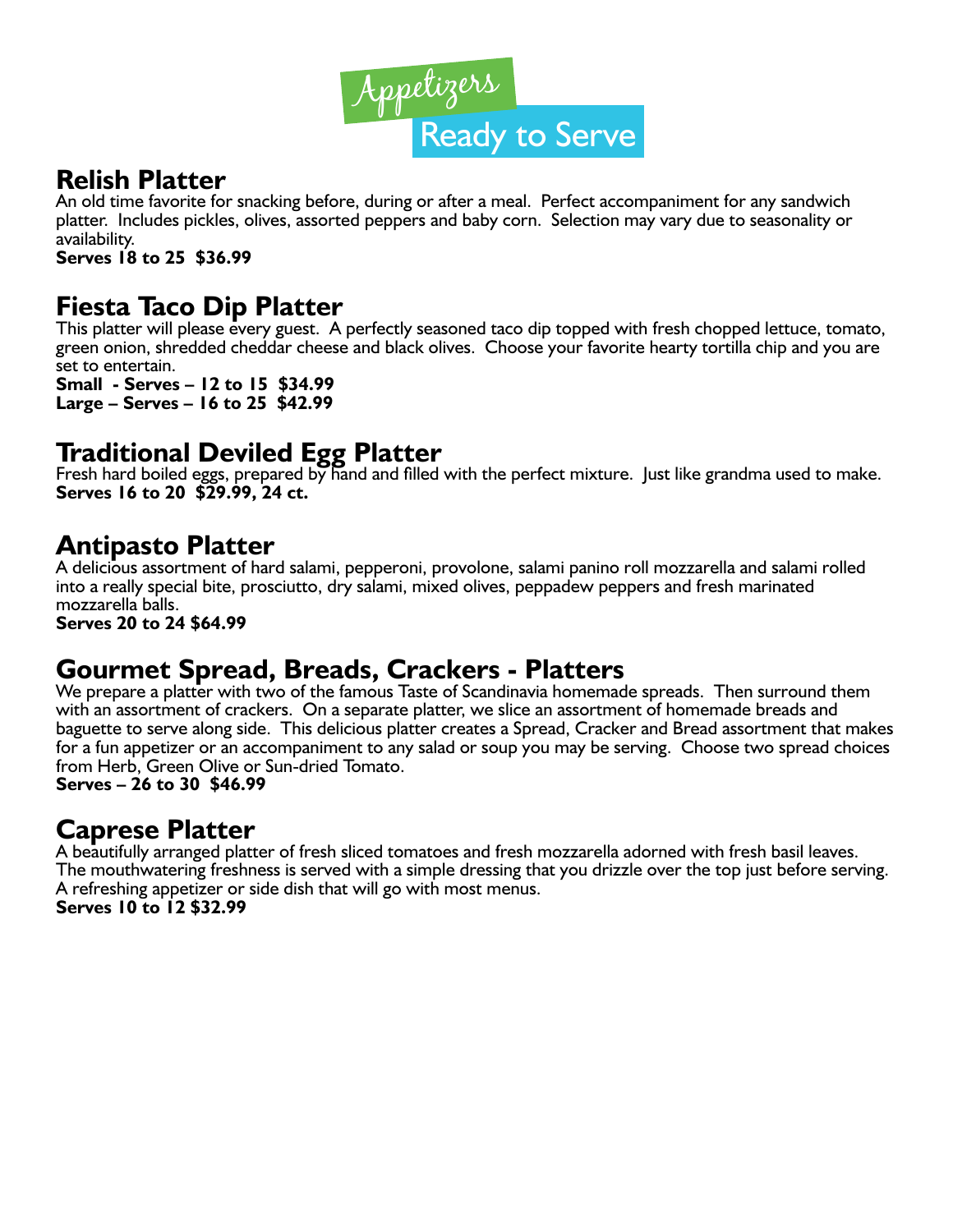

#### **Fresh Fruit Platter**

The best of the season every day of the year! This platter will change seasonally to include only the finest, best tasting fruits of the season. We build these trays to be as bountiful in color as they are in quantity in order to deliver the best value to you. May be cubed as well.

**Small – Serves 16 to 25 \$54.99**

**Large – Serves 26 to 35 \$74.99**

#### **Fresh Vegetable Platter**

The best of the season every day of the year! This platter will change seasonally to include only the finest, best tasting vegetables of the season. You choose if you would like to have Dill Dip or Hummus for dipping! We build these trays to be as bountiful in color as they are in quantity in order to deliver the best value to you. **Small – Serves 20 to 25 \$39.99**

**Medium – Serves 26 to 35 \$52.99 Large – Serves 36 to 45 \$62.99**

#### **Cheese Lover's Platter**

A tempting selection of domestic cheeses that are chosen for their quality and popularity. These cheeses are sliced on this tasty platter and can be cubed instead upon request. Serve with a cracker platter.

**Small – Serves 15 to 25 \$59.99 Large – Serves 26 to 40 \$79.99**

#### **Sausage & Cheese Platter**

Perfect for any party, truly a casual platter that can be served to any group for any occasion. High quality sausage and natural cheeses arranged on a platter that more than pleases the eye. Serve with a cracker platter. Sliced or cubed.

**Small – Serves 16 to 25 \$54.99 Large – Serves 26 to 40 \$64.99**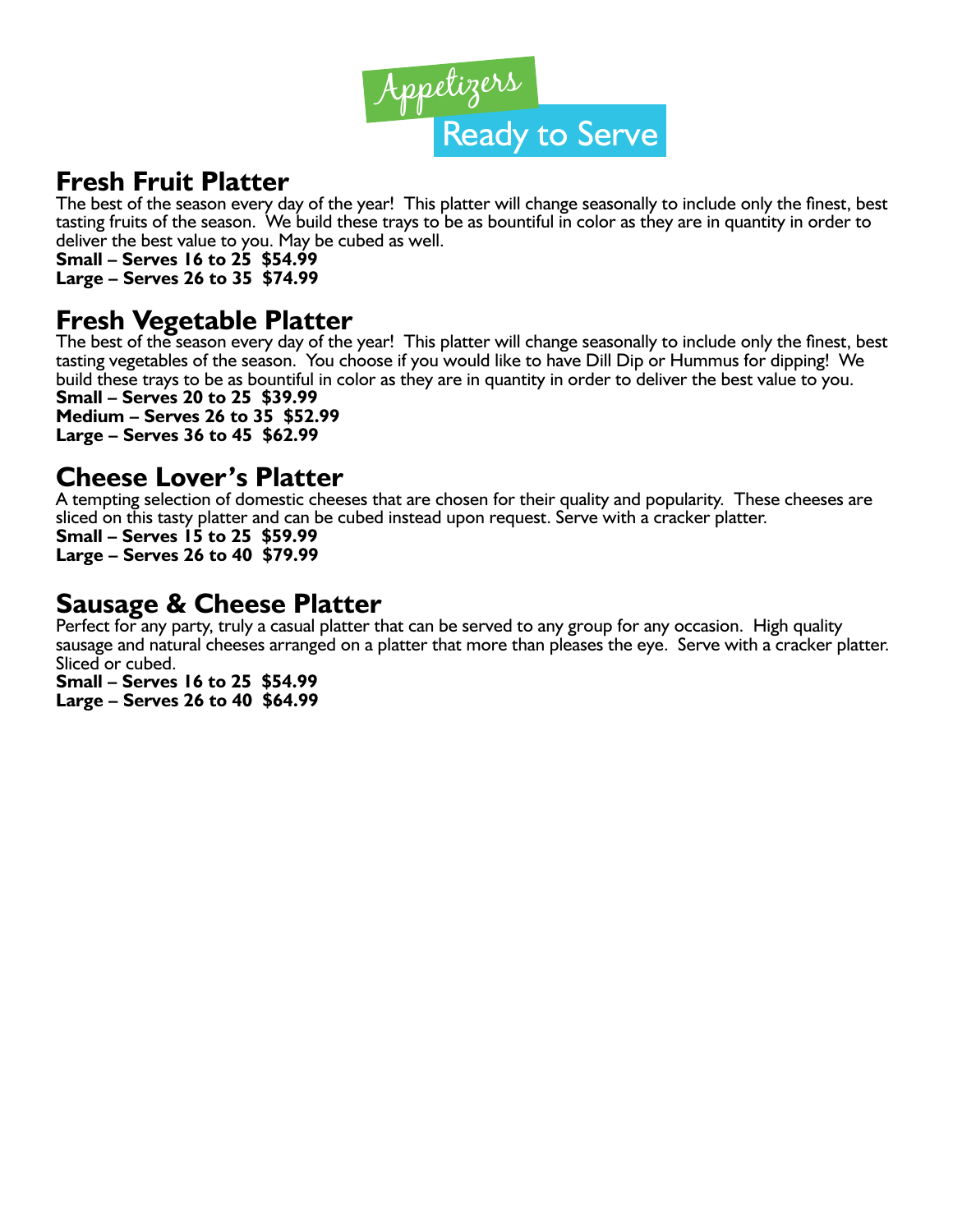

Our salads are prepared fresh with the finest ingredients that make a good salad great. They are arranged in an elegant black bowl, ready to serve. Each salad comes complete with disposable plates, cutlery, and napkins. Our family style salads are always a hit.

## **Taco Salad**

This is not your every day salad, be cautious after ordering the first time, as it might become a frequent guest for your event. A fresh bed of chopped Romaine and Iceberg Lettuce topped with a delicious mixture of freshly cooked and seasoned Ground Beef, Beans, Fresh Tomato and Sliced Black Olives for garnish. A hearty salad served with your choice of one bag of Que Pasa Organic Tortilla Chips, Doritos Nacho Cheese or Doritos Cool Ranch. Accompanied by a bottle of Western Dressing and Taco Sauce.

#### **Serves 10 to 12 - \$59.99**

#### **Cobb Salad**

A stunning display of all things delicious. A fresh bed of chopped Romaine and Iceberg Lettuce topped with crumbled Blue Cheese, chopped Hard Boiled Eggs, julienne Red Pepper, diced Bacon, diced Roma Tomatoes, sliced Black Olives, diced Green Onion and thin strips of our own 12 Seasoned Grilled Chicken Breast. Served with your choice of dressing.

**Serves 10 to 12 - \$49.99**

## **Caesar Salad**

A traditional salad with a fantastic dressing that makes it almost perfect. Fresh chopped Romaine topped with shredded Parmesan Cheese, Seasoned Croutons and garnished with sliced Roma Tomatoes. Caesar Dressing is served on the side so you can toss right before serving or on the side. A Caesar salad is best eaten when freshly tossed.

**Serves 10 to 12 - \$34.99**

#### **Caesar Salad with Grilled Chicken**

We have topped this Caesar with our own 12 Seasoned Grilled Chicken Breast. **Serves 10 to 12 - \$49.99**

#### **Chef Salad**

A hearty salad that starts with a fresh bed of chopped Romaine and Iceberg Lettuce topped with Honey Ham, Honey Turkey, Colby Cheese, Swiss Cheese, Roma Tomatoes, chopped Hard Boiled Egg and diced Green Onion. Served with your choice of dressing.

**Serves 10 to 12 - \$49.99**

## **Greek Salad**

Flavor and then some. This salad is built on a bed of fresh chopped Romaine, topped with sliced Cucumber, julienne Sliced Red Pepper, sliced Seeded Cucumber, sliced Red Onion, sliced Roma Tomatoes, pitted Kalamata Olives and crumbled Feta Cheese. All tossed with excellent Greek style vinaigrette that connects the dots of full flavor in this salad.

**Serves 10 to 12 - \$49.99**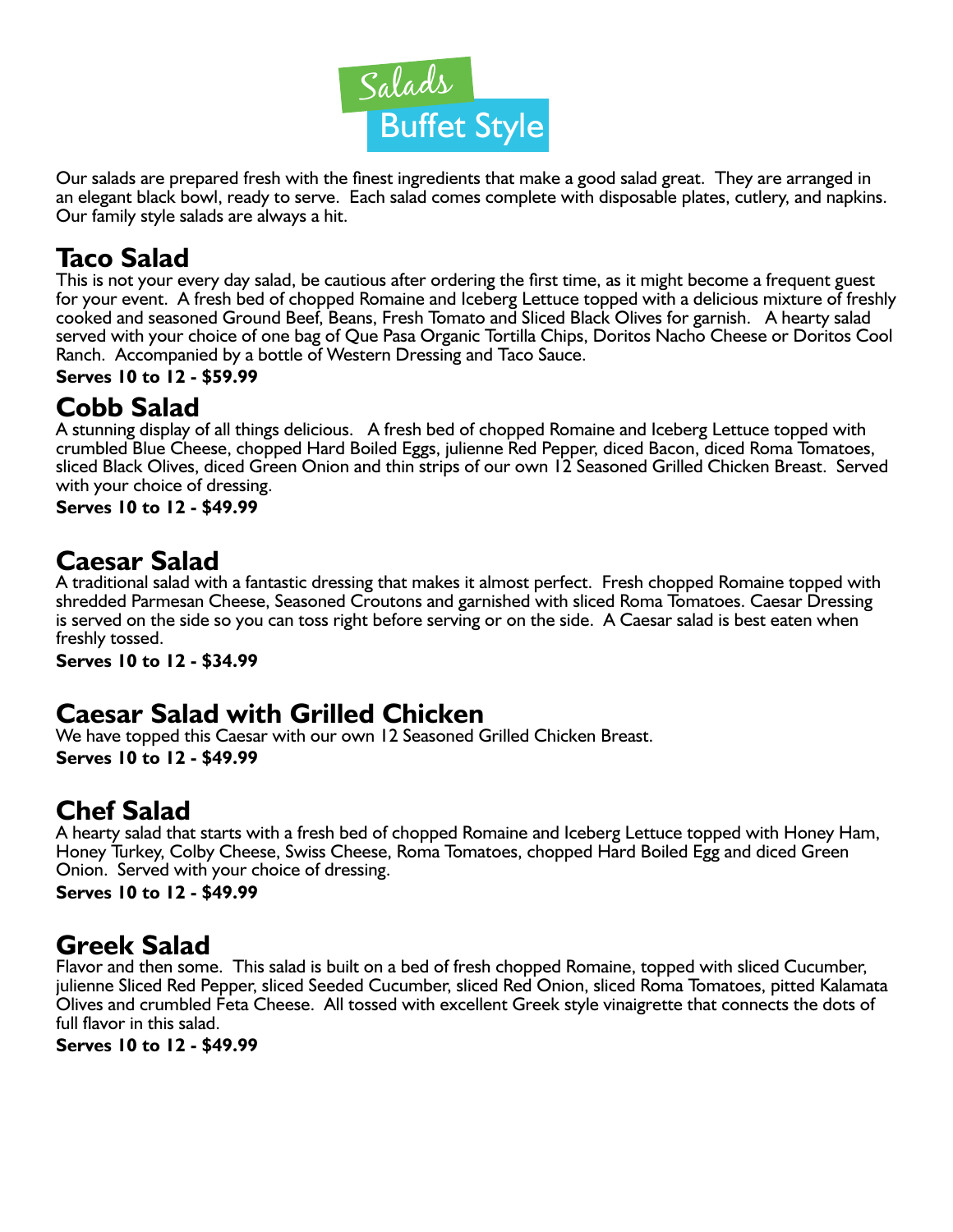

We take pride in creating salad recipes that start with the finest ingredients and then are combined to create salads that meet our standards to taste great. Once we prepare our salads, they are packaged in a black bowl and garnished so they are simple and ready to serve.

## **Antipasto Salad**

Truly a one of a kind salad with pepperoni, olives, cheese, vegetables and a delectable dressing. **Serves 26 to 30 \$56.99**

## **Baked Potato Salad**

Often referred to as a steakhouse style potato salad with potatoes, sour cream and bacon. **Serves 26 to 30 \$44.99**

## **Broccoli Bacon Salad**

Fresh broccoli buds, smoked bacon, and cheddar cheese tossed in a just right dressing that complements the flavors.

**Serves 26 to 30 \$42.99**

## **Broccoli Cashew Salad**

This delicious salad starts with fresh cut broccoli buds. We then toss in golden raisins and cashews and fold it all together with a flavorful dressing with an asian twist of sesame and ginger.

**Serves 26 to 30 \$42.99**

## **Coleslaw - Creamy or Homestyle**

Fresh cabbage in a creamy dressing. Choose from Creamy or Homestyle. **Serves 26 to 30 \$36.99**

## **Creamy Chicken Pasta with Cranberries & Almonds**

We start with an al dente pasta and add dried cranberries, roasted almonds and rotisserie chicken. **Serves 26 to 30 \$54.99**

## **Garden Medley**

Fresh cut vegetables marinated with our Italian style dressing. **Serves 26 to 30 \$46.99**

## **Italian Rotini**

One of our longest running salads, this pasta salad is vibrant and fun to eat. Rotini pasta with diced peppers, pimentos and olives and our Italian style dressing.

**Serves 26 to 30 \$49.99**

## **Mandarin Chicken Salad**

This salad is a customer favorite! The fun shaped pasta combined with chicken, mandarin oranges, grapes, slivered almonds and celery create a taste and texture like no other.

**Serves 26 to 30 \$54.99**

## **Potato Salad - Homestyle or Original**

Our most requested salad remains a staple of many menus! Choose from our homestyle with hard boiled egg or original with a more mustard twist.

**Serves 26 to 30 \$37.99**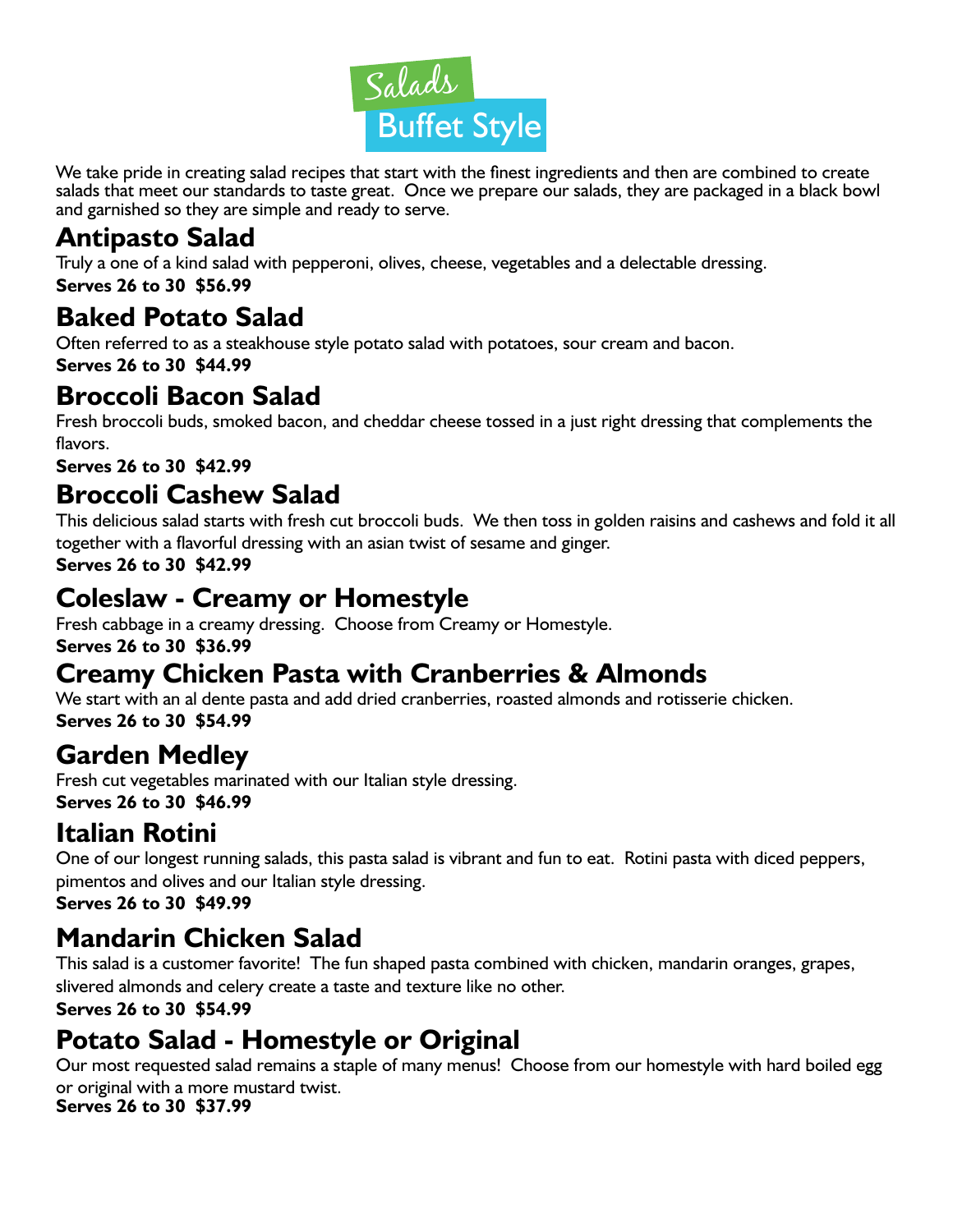

#### **Mini Bun Sandwich Platter**

Our fresh white or wheat dollar buns filled with your choice of ham, turkey, or roast beef with cheese or tuna, chicken, egg or ham salad. Arranged neatly on an appropriate sized platter. **\$24.99 Per Dozen - Order in Quantities of 12**

## **Hye Roller Platter - Ham & Turkey**

A wonderful combination of refreshing ingredients that include fresh sliced meats, fresh vegetables and herb spread. **Serves 16 to 25 \$49.99**

**Hye Roller Platter - Special Recipe**

Our own flavor combination of salami, provolone, pimentos, black olives, spinach, and herb spread. **Serves 16 to 25 \$56.99**

#### **Mini Sub Sandwich Platter**

Our famous fresh baked picollo rolls topped with high quality equal quantities of each turkey, ham, roast beef, and cheese.

**Small – Serves 8 to 12 \$44.99, 12 ct. Large – Serves 18 to 24 \$59.99, 24 ct.**

## **Petite Croissant Platter**

Fresh baked all butter petite croissants filled with your favorite filling. Every bite will be tender and memorable. **Small – Serves 8 to 12 \$44.99, 12 ct. Large – Serves 12 to 18 \$59.99, 24 ct.**

#### **2 Foot Submarine Sandwich**

Great for a crowd! Made with the finest fresh sliced meats and cheeses! Topped with fresh vegetables, ready to slice and serve! Over 3 pounds of fresh ingredients! **Serves up to 8 \$45.99**

## **Box Lunch**

Box lunch includes sandwich of your choice served on Croissant, Kaiser or Artisan Bread. Salad, chips, fruit, fresh baked gourmet cookie, and a bottle of water. **Serves 1 \$12.99 each**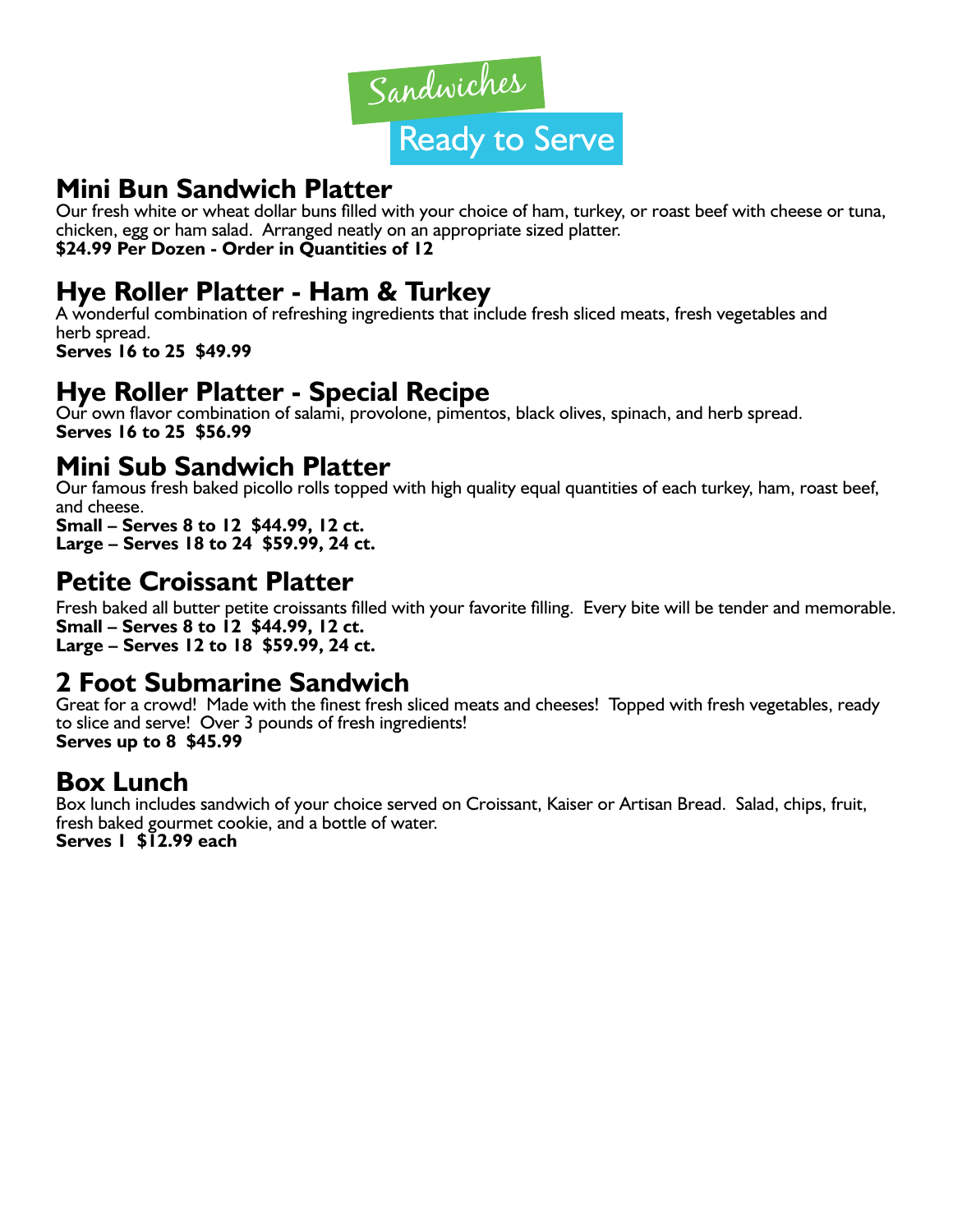

## **Meat and Cheese Platter**

We build this tray for quality and value! Wait until you pick up one of these platters! We use only the highest quality cuts of meat - roast beef, turkey breast, virginia baked ham, Wisconsin Swiss, colby and gold'n jack cheese. Don't forget to order your fresh baked buns or rolls.

**Small – Serves 8 to 15 \$59.99 Medium – Serves 16 to 25 \$69.99 Large – Serves 26 to 35 \$84.99**

#### **Gourmet Meat Platter**

We build this platter for quality and value! We use only the highest quality cuts of meat - roast beef, turkey breast, virginia baked ham and corned beef. Don't forget to order your fresh baked buns or rolls. **Small – Serves 8 to 15 \$59.99 Medium – Serves 16 to 25 \$69.99 Large – Serves 26 to 35 \$84.99**

#### **Create a Sandwich Platter**

We build this platter for quality and value! An assortment of meats, cheeses and the toppings! A fun and simple way to allow your guests to build their own sandwich. Don't forget to order your fresh baked buns or rolls. **Small – Serves 8 to 15 \$59.99 Medium – Serves 16 to 25 \$69.99 Large – Serves 26 to 35 \$84.99**

#### **Ham, Turkey, & Cheese Platter**

An assortment of ham, turkey and cheese arranged to create your own sandwiches. Don't forget to order your fresh baked buns or rolls.

## **Serves up to 24 \$69.99**

#### **Sandwich Salad - Party Pails**

We have created some great recipes that are traditional and savory to build your own sandwiches. These sandwich salads are all sold by the party pail. Don't forget to order your fresh baked buns or rolls.

- **• Makes approximately 24 Dollar Bun Sandwiches \$34.99**
- All White Meat Chicken Salad
- Cashew Chicken Salad
- Egg Salad
- Ham Salad
- Rotisserie Chicken Salad
- Tuna Salad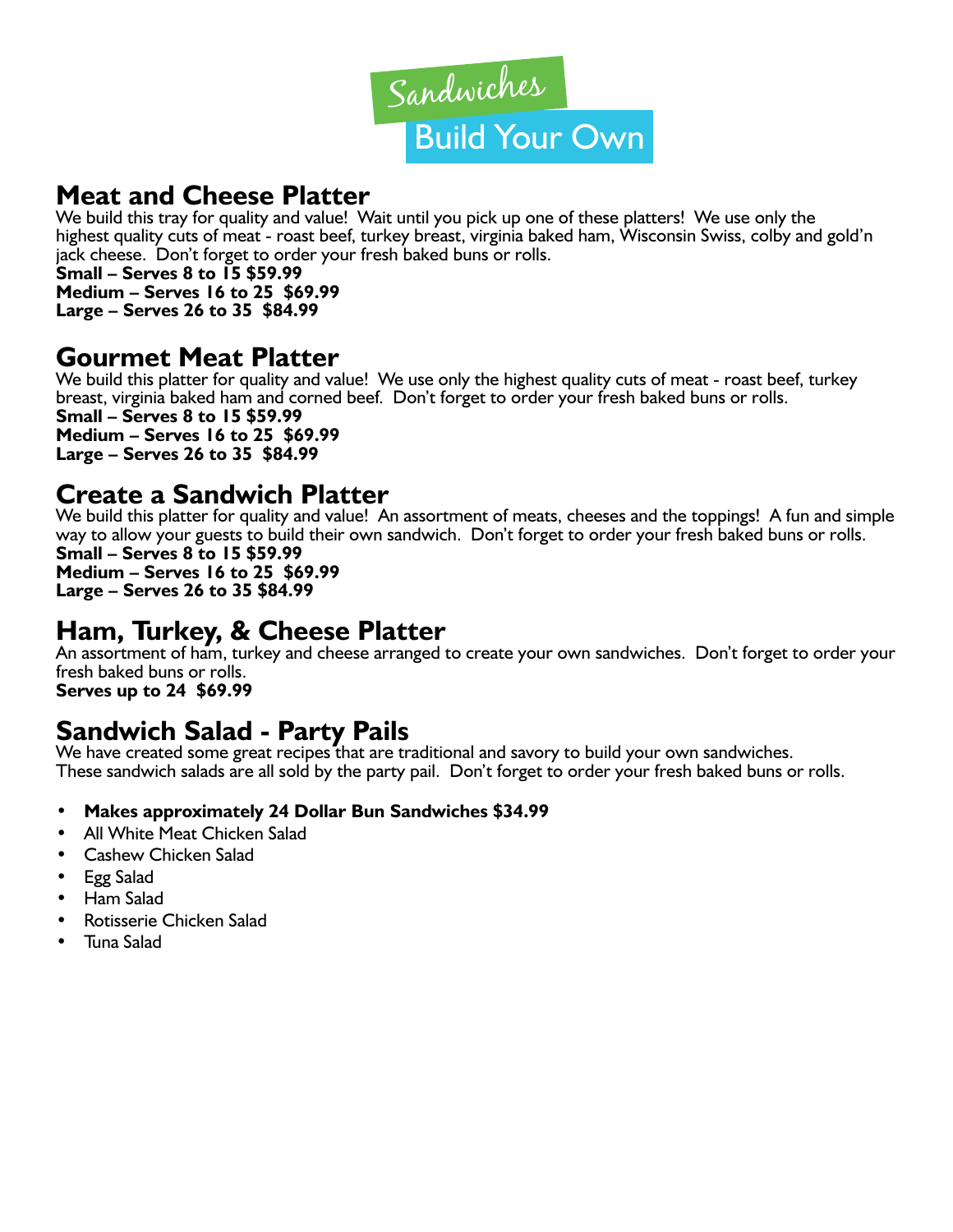

We take pride in baking fresh buns, rolls and breads for special events. All buns and rolls are not sliced so you have the freshest product possible to serve your guests

**Dollar Buns** 12 Count Package – White or Wheat - \$3.99

**Hamburger Buns** 8 Count Package – White or Wheat - \$3.99

**Hot Dog Buns** 8 Count Package – White or Wheat - \$3.99

**Brat Buns** 6 Count Package – White or Wheat - \$3.89

#### **Spinach Parmesan Rolls** 8 Count Package - \$4.29

#### **Croissants - Petite** 6 Count - \$3.99

## **Croissants - Large**

4 Count - \$4.99

## **Three Cheese Bread**

Whole Loaf – Sliced or Unsliced - \$4.79

## **Bread & Baguette Platter**

Assorted Breads and Sliced Baguettes for appetizer. Round Platter - \$18.99

**Kaiser Rolls**

6 Count Package – White or Wheat - \$3.79

**Picollo Rolls** 6 Count Package – White or Wheat - \$3.79

## **Ciabatta Roll - Square**

6 Count Package – White or 9 Grain - \$3.99

**Baguette - Sliced for Appetizers** Single Baguette – White - \$3.49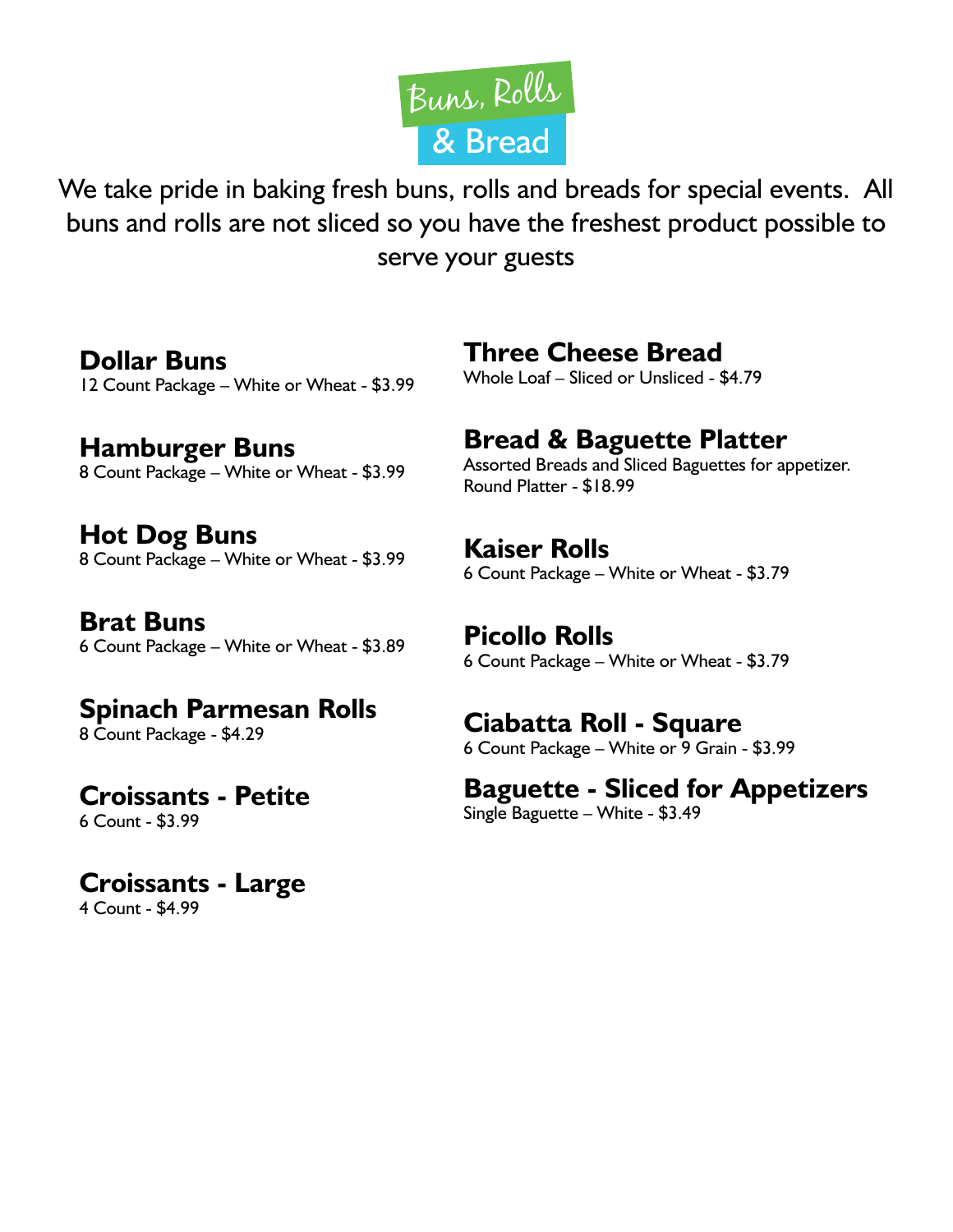

## **Pasta Alfredo**

We start off with Penne Pasta cooked al dente and top it with a delicious Alfredo sauce. This can be served as an entrée, side dish or a base for you to add your own meat or seafood. A nice balance of pasta and sauce that is ready to heat and serve.

**Serves 8 to 10 \$39.99 Rectangle Pan – Heat and Serve**

#### **Pasta Alfredo with Chicken**

Our own Pasta Alfredo with our own fully cooked 12 Seasoning Chicken Breast slices added to complete the meal.

**Serves 8 to 10 \$49.99 Rectangle Pan – Heat and Serve**

#### **Pasta with Red Sauce and Italian Sausage**

We start this delicious sauce by cooking our own Italian Sausage. Once fully cooked we add the sausage to our marinara sauce and slow cook for tremendous flavor. We then add our al dente cooked Penne Pasta. This is a great entrée that can be served with a simple side and bread and your meal is complete, simply heat and serve. **Serves 8 to 10 \$49.99**

**Rectangle Pan – Heat and Serve**

#### **Lasagna with Sausage**

Always a favorite and a comfort food the whole guest list will enjoy! This pan of pasta, sauce and noodles is topped with a healthy portion of mozzarella cheese. Ready to pop in the oven, heat and serve. **Serves 8 to 10 \$49.99 Rectangle Pan – Heat and Serve**

## **Goulash**

A favorite that grandma used to make! This entrée is one that does not get made very often and for sure not with this great taste. We prepare a special sauce that starts by fully cooking ground beef and italian sausage and then adding in the perfect blend of sauce and spice. This hearty entrée is a throwback to days gone by, however it makes a regular meal into a comfortable feast!

#### **Serves 8 to 10 \$49.99**

**Rectangle Pan – Heat and Serve**

#### **Macaroni & Cheese**

A classic in its own right! A tender elbow macaroni with a delicious cheese sauce and topped with cheddar cheese.

**Serves 15 to 20 \$24.99 Rectangle Pan – Heat and Serve**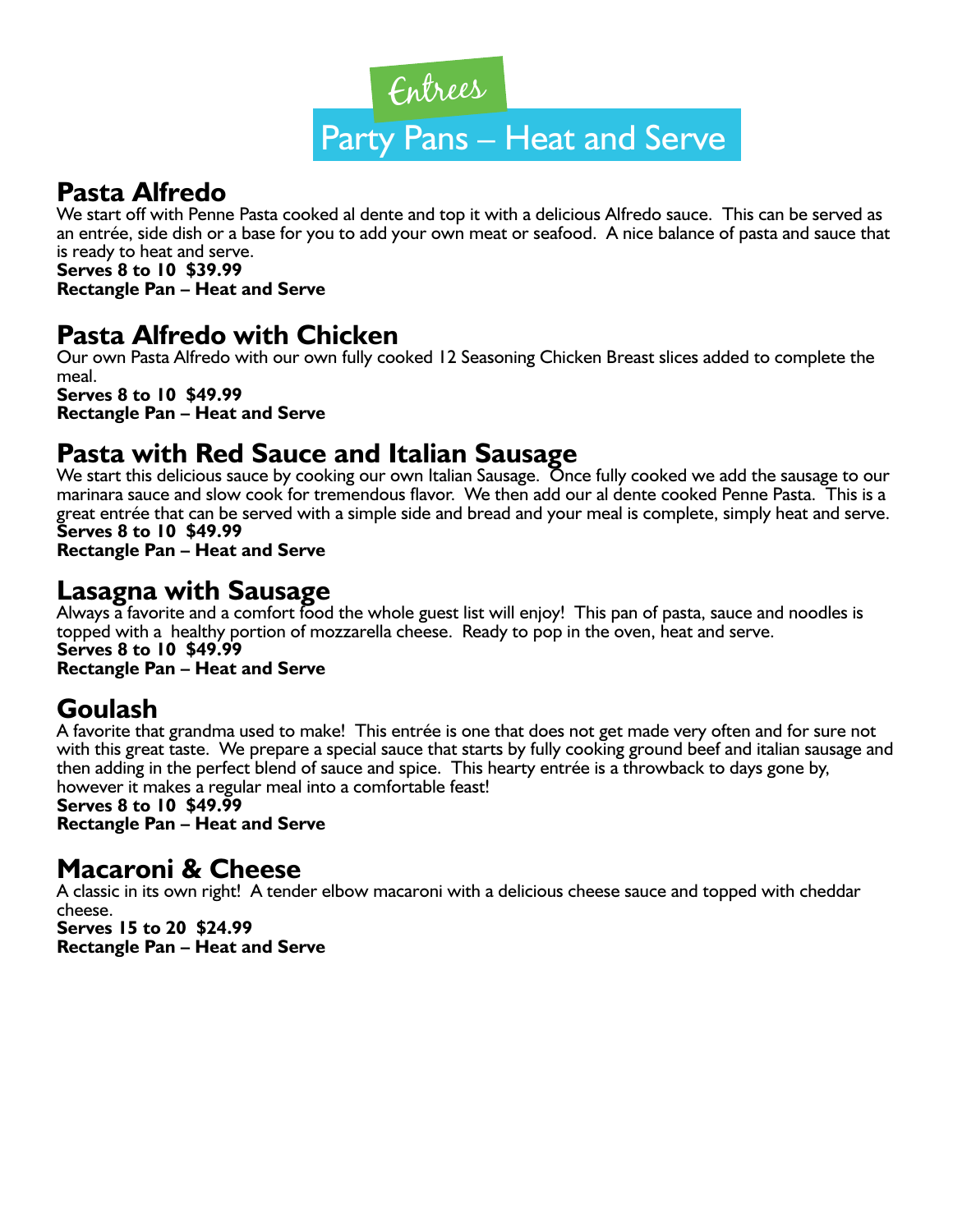

## **Fried Chicken**

50 Piece \$62.99 100 Piece \$124.99 Rectangle Pan – Hot, Ready to Serve

#### **Au Gratin Potatoes**

Our wonderful Au Gratin Potatoes are made with cheddar cheese and fresh diced potatoes. A delicious family side dish. **Serves 12 to 16 \$26.99**

**Oven Ready Aluminum Foil Pan - 5 Pounds of Potatoes.**

## **Cheesy Potatoes**

This might be the most popular side you can serve! A perfect combination of hashbrown potatoes, cheese and more all topped with cornflake crumbs.

**Serves 12 to 16 \$26.99 Rectangle Pan – Heat and Serve**

## **Calico Beans**

A hearty combination of beans along with fully cooked ground beef all baked together to create an excellent addition to most meals. **Serves 15 to 20 \$49.99 Rectangle Pan – Heat and Serve**

#### **Mashed Potatoes**

These are the real thing! Mashed Potatoes just like mom makes, ready for topping! **Serves 15 to 20 \$26.99 Rectangle Pan – Heat and Serve**

## **Stuffing with Sausage (seasonal)**

Our own stuffing that is made with our own fresh sausage, blended with the perfect seasonings for a tender and tasty bite. Seasonal item - please check for availability. **Serves 15 to 20 \$44.99 Rectangle Pan – Heat and Serve**

## **Whipped Squash (seasonal)**

Seasonally, our whipped squash takes a regularly harvested produce variety and turns it into one amazing side! The perfect balance of fresh whipped squash, butter and sugar that excites even young kids to ask for a second helping! Seasonal item - please check for availability.

**Serves 15 to 20 \$54.99 Rectangle Pan – Heat and Serve**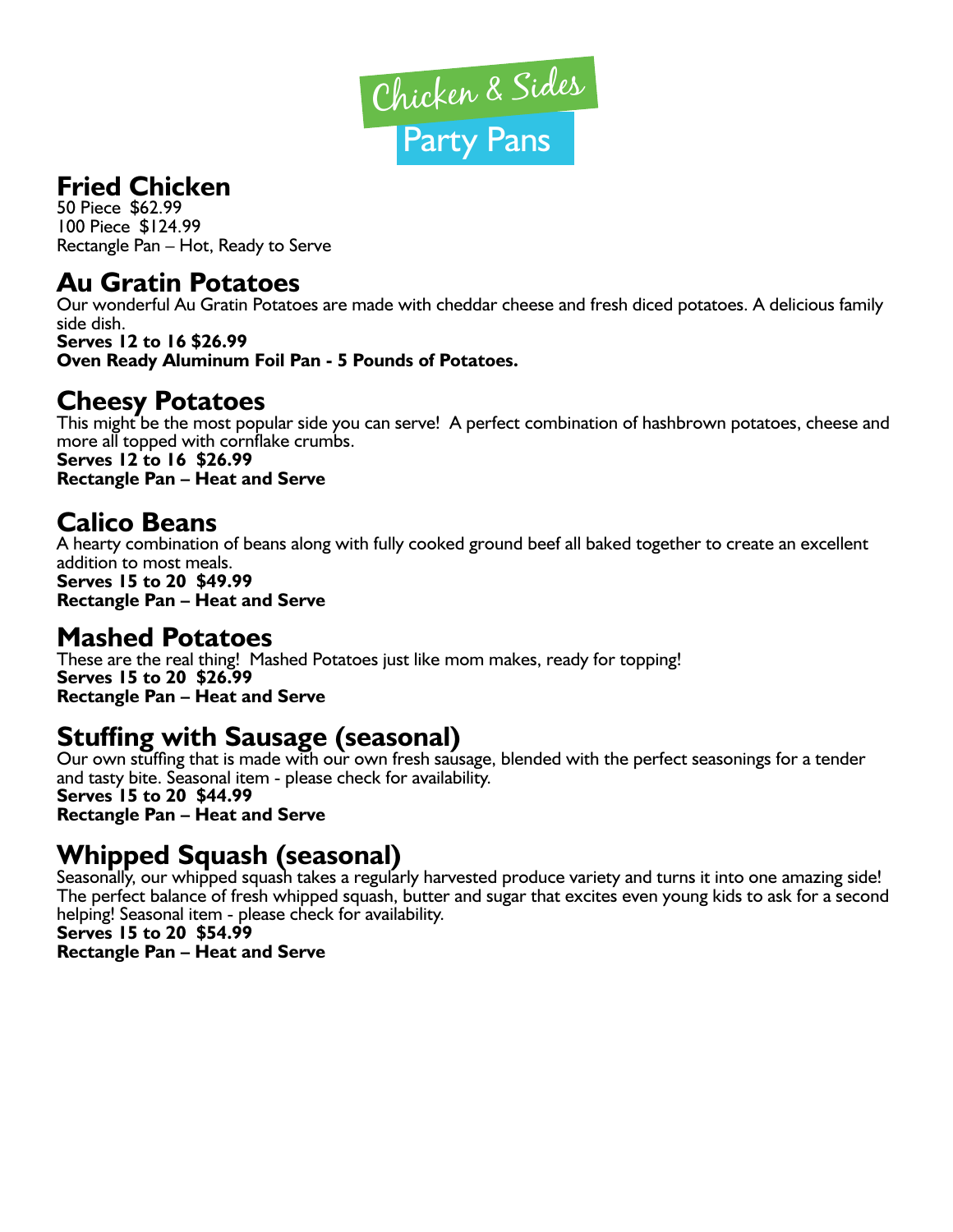

## **Traditional Cookie Platter**

Our everyday fresh baked cookies arranged for your special occasion, 36 count. **Serves up to 36 \$28.00**

#### **Cupcakes – Traditional**

A beautiful arrangement of cupcakes either white or chocolate, frosted in the colors of your choice. Happy Birthday or choose a theme that represents the current holiday like Valentine's Day, Halloween or Graduation. We can decorate for most any event.

**6 Count - Serves up to 6 - \$4.99 24 Count - Serves up to 24 - \$19.99**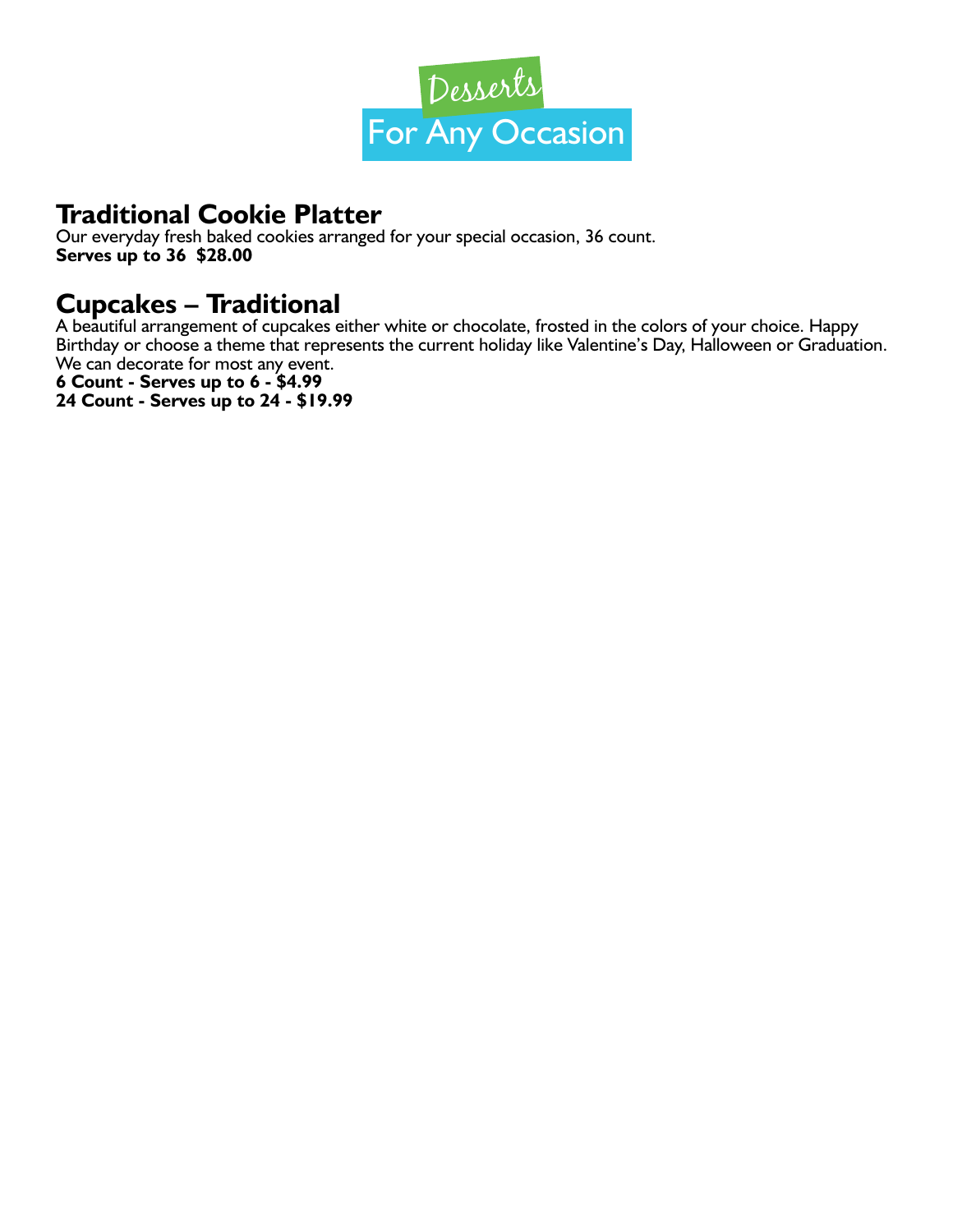|                          | Party Planning Guide         |                  |                 |            |
|--------------------------|------------------------------|------------------|-----------------|------------|
|                          |                              |                  |                 |            |
| <b>NUMBER OF PEOPLE</b>  |                              | $\overline{0}$   | 20              | 30         |
| <b>Deli Meats</b>        | 3.0z.                        | $1.75$ lbs.      | 3.75 lbs.       | 5.5 lbs.   |
| Cheese                   | $1.5$ oz.                    | $\mathsf{I}$ lb. | 2 lb.           | 3 lb.      |
| Chicken (Bone In)        | 2 pcs.                       | 20 pcs.          | 40 pcs.         | 60 pcs.    |
| Chicken (Wing Seg)       | 5-7 pcs.                     | 60 pcs.          | 120 pcs.        | 180 pcs.   |
| Salads/Desserts          | 6 oz.                        | 3.75 lbs.        | 7.5 lbs.        | 11.25 lbs. |
| <b>Fresh Fruits</b>      | $2.5$ oz.                    | .25 gal.         | .5 gal.         | .75 gal.   |
| <b>Breads</b>            | 3 slices                     | 2 loaves         | 3 loaves        | 5 loaves   |
| <b>Rolls</b>             | 1.5                          | 15               | 30              | 45         |
| Chips                    | $\overline{\phantom{a}}$ oz. | 10 oz.           | $1.25$ lbs.     | 2 lbs.     |
| <b>Crackers</b>          | 4 oz.                        | 32               | 64              | 96         |
| <b>Deli Pickles</b>      | 1.5 ea.                      | 5                | $\overline{10}$ | 15         |
| <b>Sheet Cake Slices</b> | $3" \times 3"$               | 10               | 20              | 30         |
| Cookies                  | 2 ea.                        | 20               | 40              | 60         |
| Coffee                   | 8 oz.                        | .75 gal.         | $1.5$ gal.      | 2.25 gal.  |
| Beverage/Punch           | 6 oz.                        | .5 gal.          | I gal.          | $1.5$ gal. |

| Vegetable Platter<br>Recommened Portion for 30 |               |                                    | <b>Fruit Platter</b><br>Recommened Portion for 30 |                        |                            |  |
|------------------------------------------------|---------------|------------------------------------|---------------------------------------------------|------------------------|----------------------------|--|
| <b>VEGETABLE</b>                               | <b>WEIGHT</b> | <b>NUMBER TO</b><br><b>PREPARE</b> | <b>FRUIT</b>                                      | <b>APPROX.</b>         | <b>YIELD</b>               |  |
| <b>Celery</b>                                  | 18 oz.        | $1.75$ lbs.                        | Strawberries                                      | $1.25$ lbs             | 30 Large                   |  |
| <b>Cauliflower</b>                             | $2.5$ lbs     | $\mathsf{I}$ lb.                   | Honeydew                                          | $(2.5 \, \text{lbs.})$ | 45 Pieces                  |  |
| Carrots                                        | 10 oz.        | 20 pcs.                            | Watermelon                                        | $1(5-6$ lbs.)          | 55 Pieces                  |  |
| <b>Baby Carrots</b>                            | 10 oz.        | 60 pcs.                            | Cantaloupe                                        | $\sqrt{5}$ lbs.)       | <b>45 Pieces</b>           |  |
| <b>Broccoli</b>                                | 1.75          | 3.75 lbs.                          | <b>Seedless Red Grapes</b>                        | $1.25$ lbs             | 20 Clusters                |  |
| <b>Bell Pepper</b>                             | $5$ oz. $(1)$ | $.25$ gal.                         | <b>Seedless Green Grapes</b>                      | $1.25$ lbs             | 20 Clusters                |  |
| Cherry Tomatoes .75 lbs. (2)                   |               | 2 loaves                           | Pineapple                                         |                        | I (1.25 lbs.) 30 Triangles |  |
| Dip                                            | 1.5 pts.      | 15                                 |                                                   |                        |                            |  |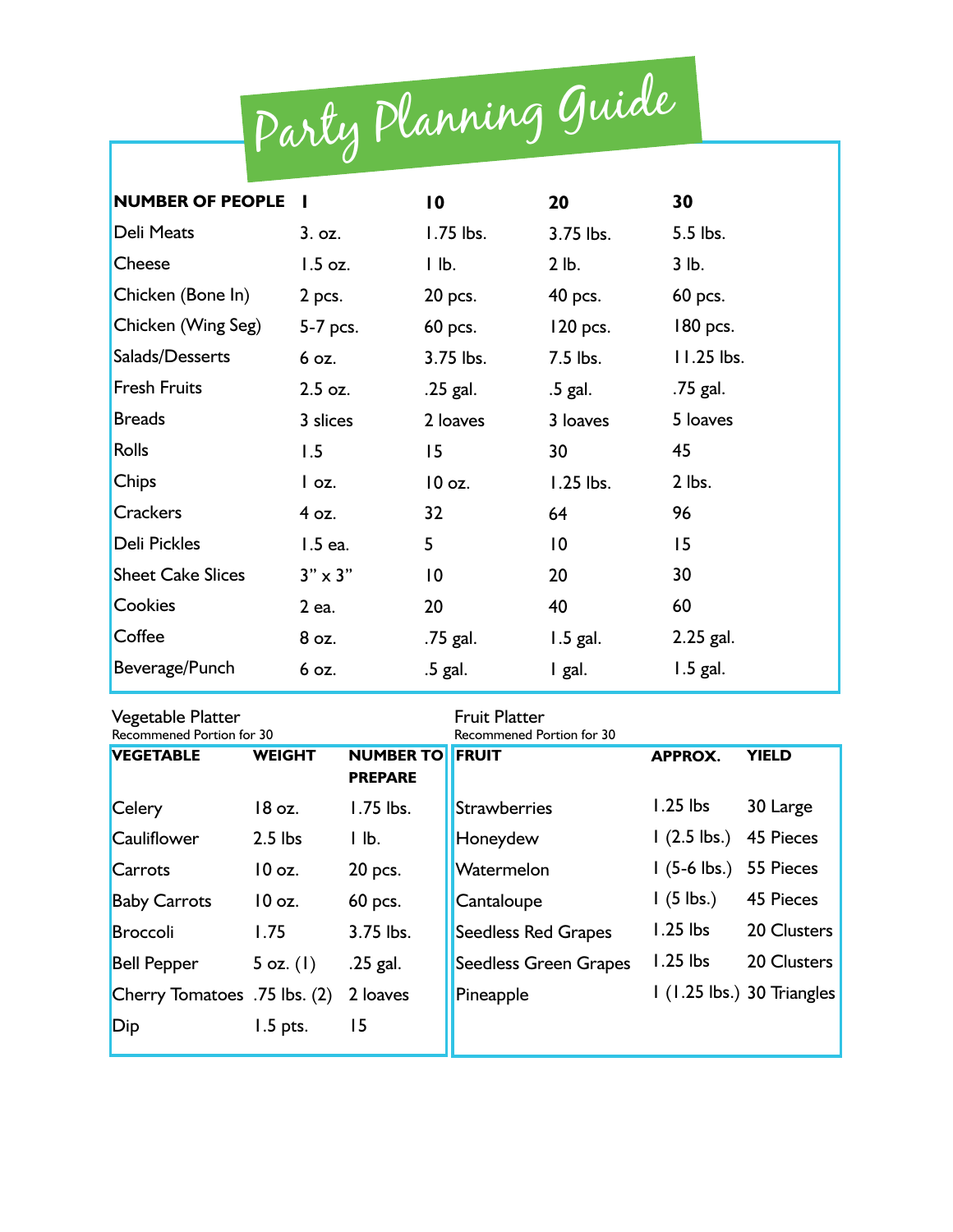

| <b>Contract Contract Contract Contract</b> |  |  |
|--------------------------------------------|--|--|
|                                            |  |  |
| $\overline{\phantom{0}}$                   |  |  |
|                                            |  |  |
| $\sim$                                     |  |  |
|                                            |  |  |
|                                            |  |  |
|                                            |  |  |
|                                            |  |  |
|                                            |  |  |